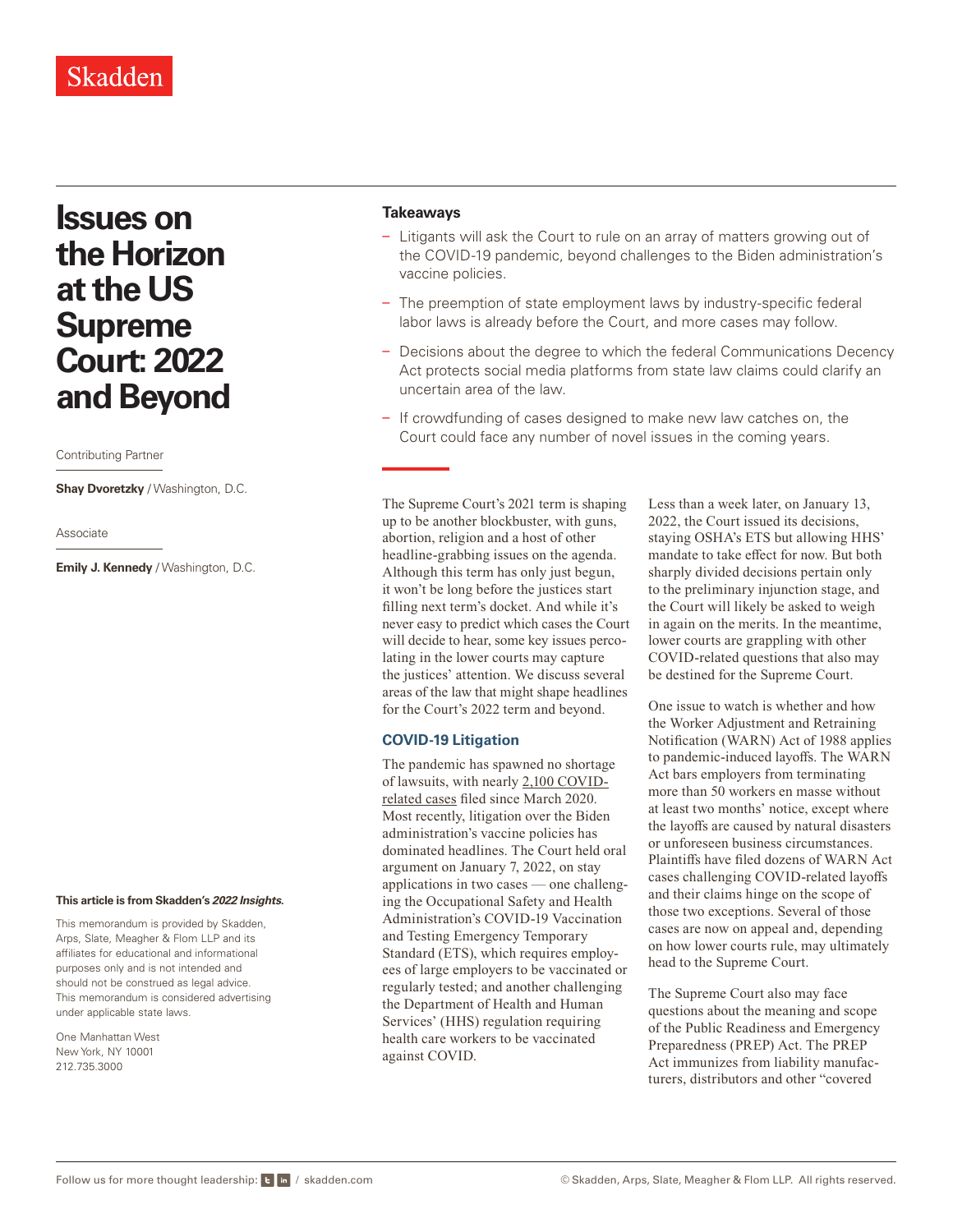person[s]" who implement public health "countermeasures." The sole exception to this immunity is for serious injuries or deaths caused by willful misconduct, and the PREP Act requires those claims to be brought in federal court. Nursing homes across the country are facing state law claims brought by the estates of deceased residents alleging that the facilities were negligent in handling COVID-19.

Several nursing homes have sought to remove those suits from state to federal court. They argue that federal jurisdiction is proper because the PREP Act preempts state tort law (such that the plaintiffs' negligence claims can "arise under" only federal law) and, in any event, insulates them from liability. So far, most courts have been skeptical of removal. The Third Circuit recently rejected jurisdiction and remanded a suit for the state court to decide the scope of PREP Act immunity. With similar cases pending nationwide, however, the Supreme Court may be asked to weigh in.

Finally, the pandemic has given rise to hundreds of insurance coverage disputes, with restaurants, retailers, hotels and even sports teams suing over denied claims. But because these cases ultimately hinge on contract interpretation — questions of state law — most are unlikely to make their way to the Supreme Court.

### **Federal Preemption of State Employment Law**

The Supreme Court is already considering whether to hear several questions about whether federal law preempts state employment regulations, including break rules and sick-leave laws. In November, the Court invited the solicitor general to express the United States' views on a petition Skadden filed on behalf of Alaska Airlines and Virgin America (which Alaska Airlines acquired). Alaska and Virgin are urging the Court to hold

that the Airline Deregulation Act (ADA) preempts California's meal-and-rest-break laws with respect to flight attendants.

Enacted to preserve free-market forces in the airline industry, the ADA broadly preempts state laws that have a significant impact on airline prices, routes or services. Completely relieving flight attendants of all duties every few hours, as California law requires, would have just such a forbidden impact by disrupting carefully choreographed flight schedules and casting air traffic nationwide into disarray. The United States (which supported Alaska and Virgin in the Ninth Circuit) likely will file its brief on this issue in the Supreme Court by the end of May 2022.

Other pending cert petitions present similar questions, including whether the ADA preempts Washington's paid-sickleave law. And in the railroad context, the Ninth Circuit will soon consider whether the federal Railroad Unemployment Insurance Act preempts California's sick-leave rules. Meanwhile, the Court recently denied a petition urging it to consider whether per diem allowances for traveling expenses must be included when calculating overtime pay under the Fair Labor Standards Act.

### **Social Media Liability**

In the internet arena, questions are percolating about the extent of liability under the Communications Decency Act (CDA). Section 230 of the CDA provides that social media companies and other web hosts are not liable for content that third parties post on their platforms. But the statute allows states to enforce laws "consistent with" Section 230. And Congress also has clarified that the section does not limit any law "pertaining to intellectual property." Lower courts are wrestling with the interplay between these provisions, which affect the scope

and potential liability of web hosts for the content and use of their sites.

A pending cert petition asks the Supreme Court to consider whether Section 230 shields Facebook from state law claims arising from an alleged sex trafficker's use of the social media platform to contact victims. And the Third Circuit recently held that Section 230 does not bar a newscaster's claim that Facebook's and Reddit's sites used her image without consent, reasoning that the claim pertains to intellectual property. If the Supreme Court decides to weigh in on these or other questions about the section's scope, it could provide valuable guidance to web hosts and their users.

## **Litigation Crowdfunding**

In looking at issues that may reach the Supreme Court, it's useful to consider the pipeline of potential lawsuits. One recent phenomenon that could fuel cases destined for the Court is litigation crowdfunding.

Third-party litigation funding has long sparked controversy, and enterprising plaintiffs are devising new tactics in this arena. In a case pending before the Eastern District of California, a hemp grower alleged it lost \$1 billion when California unconstitutionally seized its harvest. To finance its suit, the plaintiff announced an ["initial litigation offering"](https://republic.co/apothio) — a campaign to raise money from individual investors. The plan works like this: Investors buy crypto-tokens from the plaintiff, which gets 20% of the proceeds up front. The rest is held in escrow. If the case is dismissed with prejudice, the balance is refunded to investors; if it moves to discovery, the balance goes to the plaintiff. And if the plaintiff wins or the case settles, investors could realize up to 350% returns.